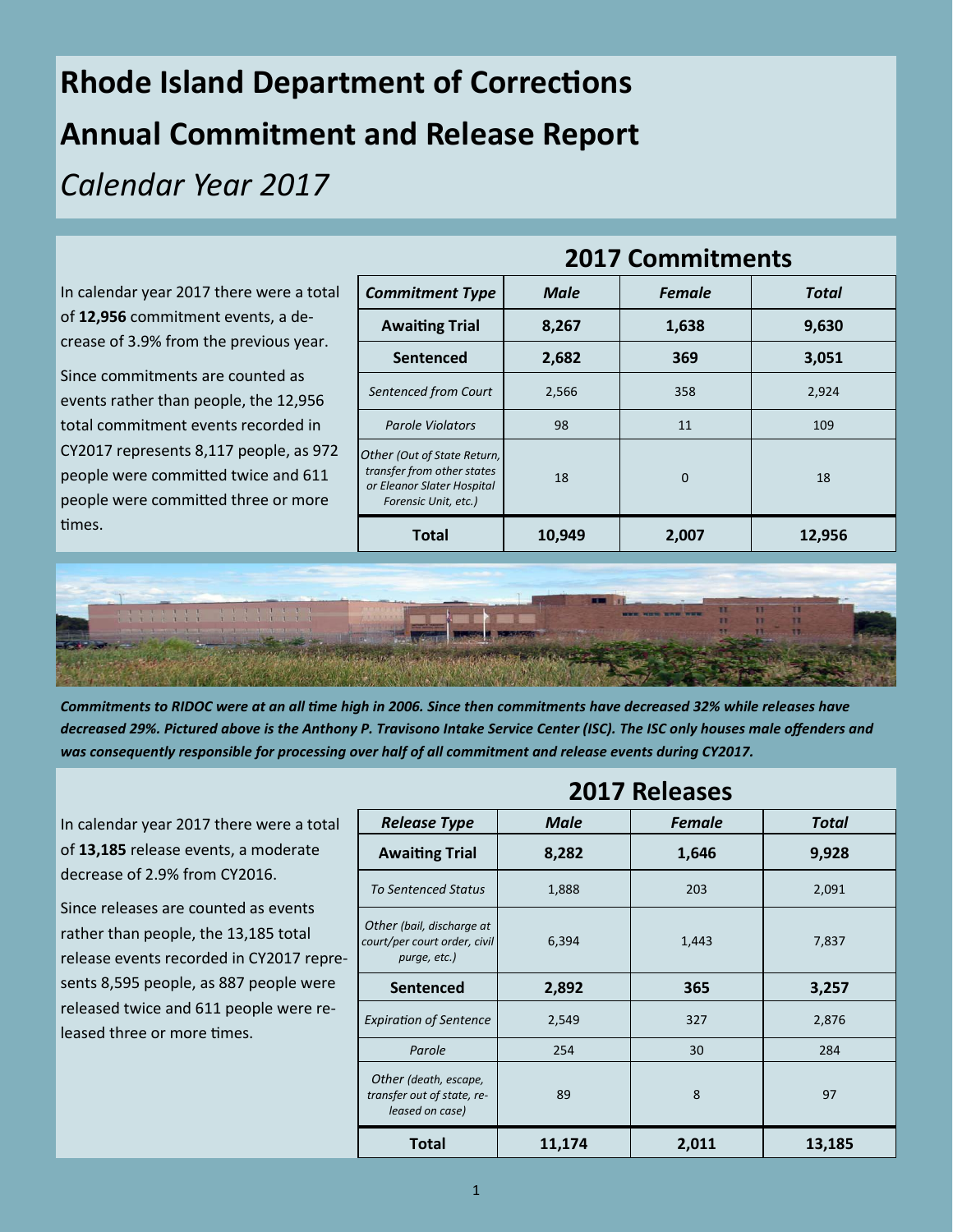

Prison populations are influenced by commitments and length of stay. In RI, commitments have a great effect on RIDOC's population. When commitments exceed/fall below releases, an increase/decrease may be evident in the population. The graph above demonstrates how commitments/releases impact the population in CY2017. For more information regarding changes in length of stay, see the RIDOC FY2017 Annual Population Report, which can be found on the RIDOC webpage at www.doc.ri.gov.

- The average age of those committed and released was 34.
- Thirty-four percent (34%) of men and 47% of women were committed for non-violent offenses.
- Fifty-one percent (51%) of those committed and released were white, 25% black; 21% Hispanic.
- ◆ Only 15% of those committed and released were female.
- Of the sentenced commitments, 61% were newly sentenced and 35% were committed due to a probation violation, yielding a 9% increase from last year where 26% of sentenced commitments were probation violations.
- Of the awaiting trial commitments, 38% were new commitments and 26% were committed for "failure to appear" (for court).
- Of the sentenced commitments in calendar year 2017, 66% of males and 75% of females were sentenced to six months or less.

**For further information please contact Keith Ivone, Principal Research Technician at keith.ivone@doc.ri.gov, 401-462-6721.**